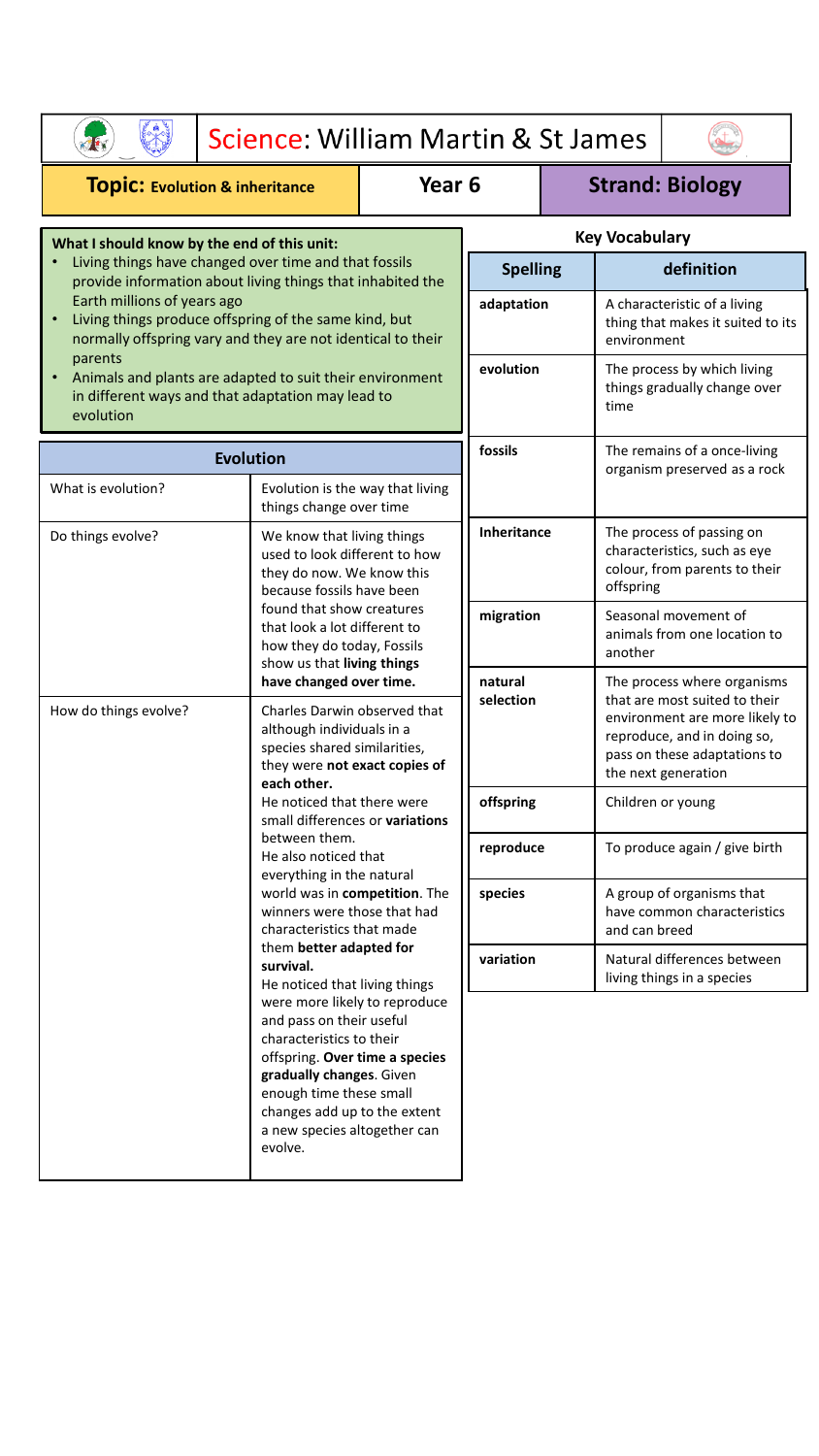| Science: William Martin & St James |  |  |  |
|------------------------------------|--|--|--|
|                                    |  |  |  |

## **Topic: Evolution & Inheritance Year 6 Strand: Biology**

**Afv** 

| <b>Adaptation</b>                |                                                                                                                                                                      |  |  |  |  |
|----------------------------------|----------------------------------------------------------------------------------------------------------------------------------------------------------------------|--|--|--|--|
|                                  | Adaptation is when things <b>evolve</b> to overcome<br>challenges in their environment. For example by<br>adapting their behaviour.                                  |  |  |  |  |
|                                  | <b>Examples of adaptation</b>                                                                                                                                        |  |  |  |  |
| Migration                        | Birds have adapted to move around the<br>world to find weather and food sources<br>to suit them.<br>Birds that didn't do this may have run<br>out of food and died.  |  |  |  |  |
| Sticking<br>together in<br>packs | Animals that learned to live together in<br>packs were more likely to be safer and<br>more successful when hunting, leading<br>to them being more likely to survive. |  |  |  |  |

## **Variation**

Living things produce offspring of the same kind. E.g. owls produce baby owls and humans produce baby humans. **… BUT …** normally offspring vary and are not identical to their parents.

Natural variation like this can lead to offspring being more likely or less likely to survive in their environment. If the variant makes them more likely to survive, they are more likely to be alive to pass this on to their offspring. As a result, this variant is more likely to become more common in the species.



## **Fossils**

The only way information can be obtained about evolution and animals and plants that are now extinct, is to examine fossils.



Fossils are the preserved remains or traces of ancient plants and animals. They develop over millions of years, as the soft tissues of a dead animal or plant are slowly replaced by minerals from underground water. These minerals gradually harden to stone and the mud and sand surrounding the body slowly turn to rock.

> Pterodactyl fossil